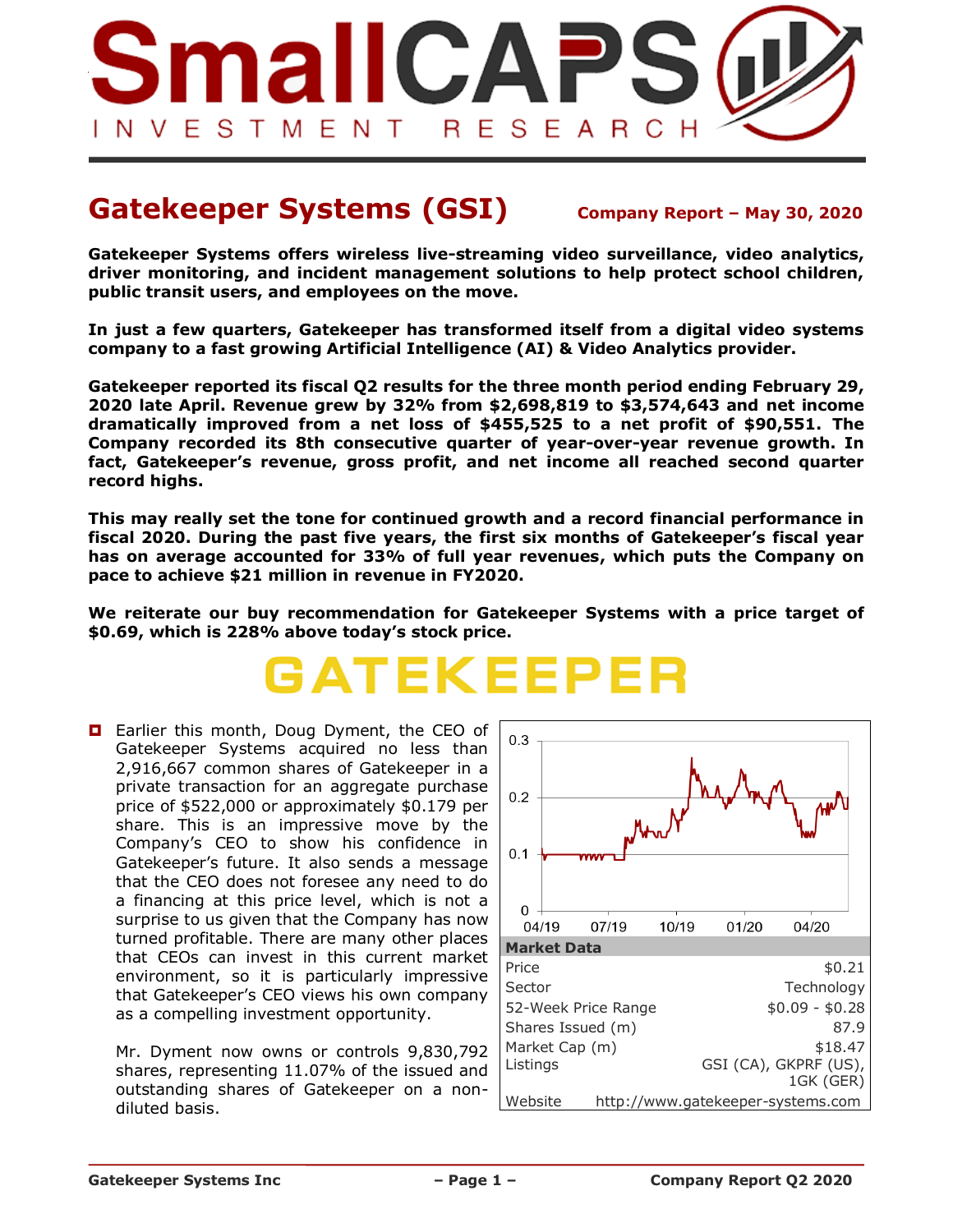## THE COMPANY

Gatekeeper engineers, manufactures and distributes industry leading high-definition mobile video surveillance and safety solutions for a range of markets including school districts, law enforcement, public transit authorities, as well as the US military and Coast Guard.

Each Gatekeeper mobile video solution integrates high-definition digital video (HDDV) with the Global Positioning System (GPS) for real-time vehicle location, time, date and telematics data, and provides a comprehensive 360-degree view inside and outside vehicles.



**Gatekeeper's technology is able to capture license plates of vehicles in lanes 2, 3, and 4 with high, with its latest 10 megapixel stop arm camera system.**

High definition (HD) cameras work in day or night conditions and are vital for collecting evidence such as license plates of school bus stop arm violators. Gatekeeper wireless devices also provide real-time connectivity, streaming video, and vehicle tracking. All data is recorded to a military standard digital recording system located inside the vehicle.

Gatekeeper's Canadian head office is the primary production facility and is located in Abbotsford, British Columbia, where also product research and development, design, and engineering takes place.

The Company also operates a wholly owned subsidiary in Wilmington, Delaware, which employs a team of service technicians and operates a mobile fleet of service vehicles, to provide on-site installation, service and support.

Products are sold to end-user customers through Gatekeeper's direct sales staff, and also through a network of distributors and system integrators who have relationships with customers in multiple mobile markets.

Gatekeeper is primarily focused on the North American market but is also pursuing global distribution relationships outside of North America.

Gatekeeper's HDDV platform has expanded to include transit, transport and first responder markets. The Company's products can be sold independently or as a complete end-to-end solution that includes the following components and/or features:

- $\Box$  High definition day/night cameras designed for extreme rugged environments;
- SP25 10 Mega Pixel license plate reading sensor system for school buses;
- **Extensive range of mobile digital** recording devices ranging from 4 to 24 cameras;
- **Live or recorded GPS tracking;**
- Voice recording on each camera;
- **D** Wireless Downloading WiFi and Live Streaming;
- G4 Viewer Plus Incident Management Software synchronizes GPS, video, vehicle sensors, voice and other metadata allowing end users to quickly share incidents with management or law enforcement;
- **Hosted** video management services with TIMS (Traffic Infraction Management System) cloud base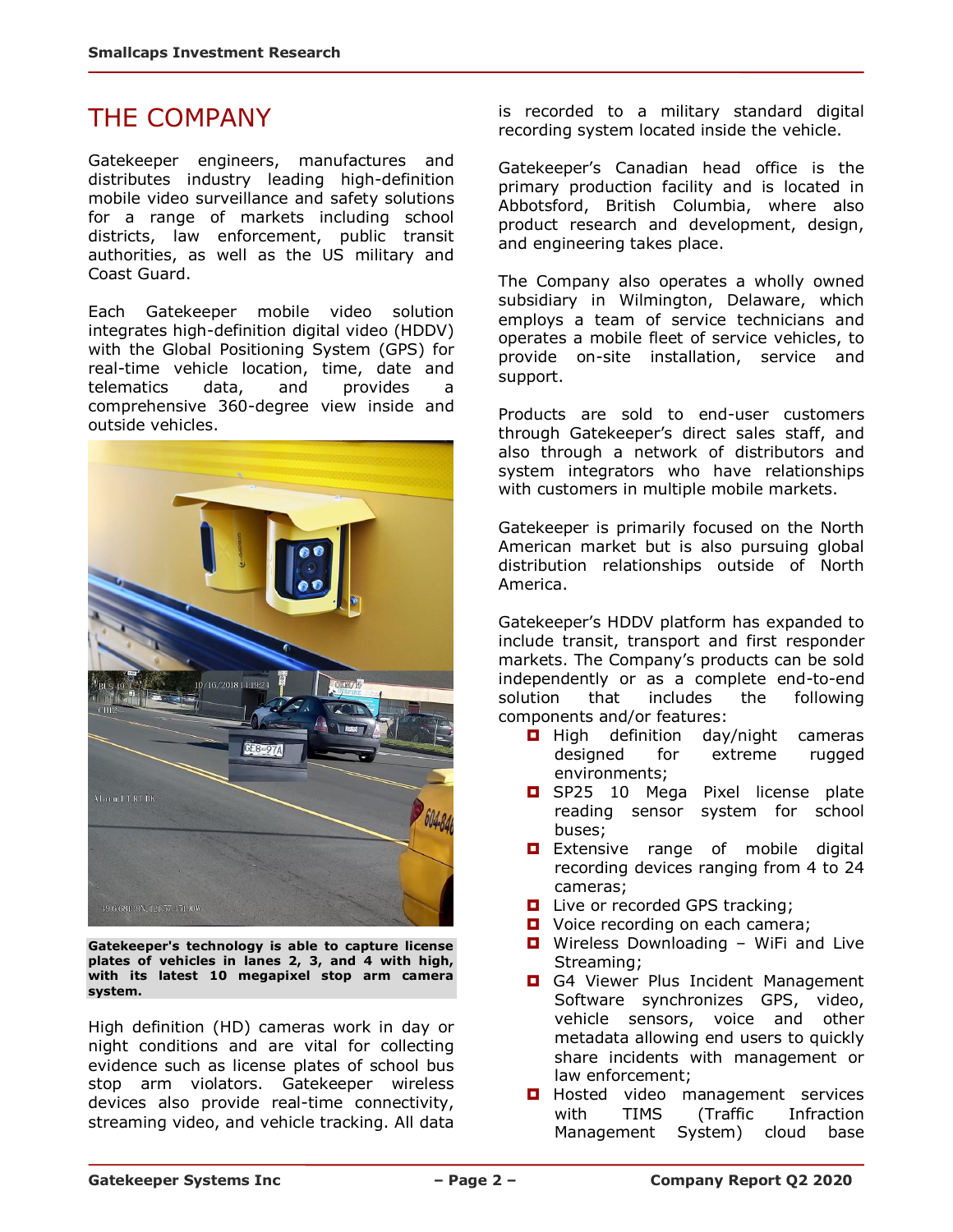software application for managing citations from school bus stop arm violations and photo enforcement systems; and Artificial Intelligence (AI) for mobile applications.

Revenue for the three months ended February 29, 2020 grew 32% from \$2,698,819 to \$3,574,643. Gross profit grew 41% from \$1,142,129 in Q2 2019 to \$1,614,468 in Q2 2020. Gross margin improved 3 basis points from 42% to 45% during that time. Net income dramatically improved from a net loss of \$455,525 to a net profit of \$90,551.

A major factor contributing to Gatekeeper's increase to profitably has been its ability to contain costs while aggressively growing its revenue. Operating expenses were flat in Q2 and down approximately \$200,000 for the first half of the year. This type of efficiency and well-managed business is what small cap investors like to see!

Having sufficient inventory to fulfill orders and working capital to fund growth is imperative for the Company to take advantage of opportunities as they arise. And arise they will… The US Federal Government has committed \$25 billion to transit authorities like SEPTA to "prevent, prepare for, and respond to COVID-19".

There is a good chance that some of that spending will be earmarked to implement Smart City initiatives such as Gatekeeper's new service offerings. The Company's recently introduced Platform-as-a-Service (PaaS) is designed to make transportation systems intelligent. Gatekeeper is actively installing GPS-enabled and wirelessly connected devices on transit buses and trains. These devices allow for public transit vehicles to be interconnected into the ecosystem of a Smart City. This is important in times like these as Gatekeeper's devices can be used to instantly track infected cases in a pandemic emergency (Also read Recent Events).

#### MULTIPLE REVENUE STREAMS

#### Gatekeeper Systems USA

In March 2018, the Company expanded its strategic focus to include the transit industry as a key growth initiative. The Company confirmed this strategic direction by creating a wholly owned US-based subsidiary, Gatekeeper Systems USA Inc, in the state of Delaware.

A couple of weeks later, Gatekeeper announced acquired certain assets of Delaware-based Spector Logistics Inc.

This asset purchase aligned with the Company's strategy to accelerate the expansion into mobile video maintenance and support services within the transit industry.

The assets purchased included assignment of existing contracts to provide mobile video surveillance products, support, and maintenance to the Southeastern Pennsylvania Transportation Authority (SEPTA). SEPTA is the sixth largest public transportation system in the USA with an average weekday ridership of approximately 1.1 million and is actively using video as protection against fraudulent claims with an installed base of more than 27,000 video cameras on vehicles and in stations.

In addition to supporting SEPTA, Gatekeeper USA is expanding its service solutions to include mobile video system manufacturing out of its newly renovated facility in Bristol PA in an effort to provide regional service for customers, comply with "Buy America" requirements and mitigate the impacts of recently introduced US trade tariffs.

This asset purchase and creation of Gatekeeper USA provided the Company an opportunity to showcase its video technology to SEPTA as part of a competitive process. The Company was subsequently chosen as SEPTA's video systems supplier for new buses which SEPTA had contracted to be supplied by New Flyer. This initial order validated the Company's strategic direction and provided further opportunity for the Company to showcase its ability to provide outstanding support services. The Company was awarded further contracts by SEPTA (Also read Recent Events), and the Company is now leveraging this customer's endorsement, along with the Company's service strategy to attract other transit customers and new business in other industries.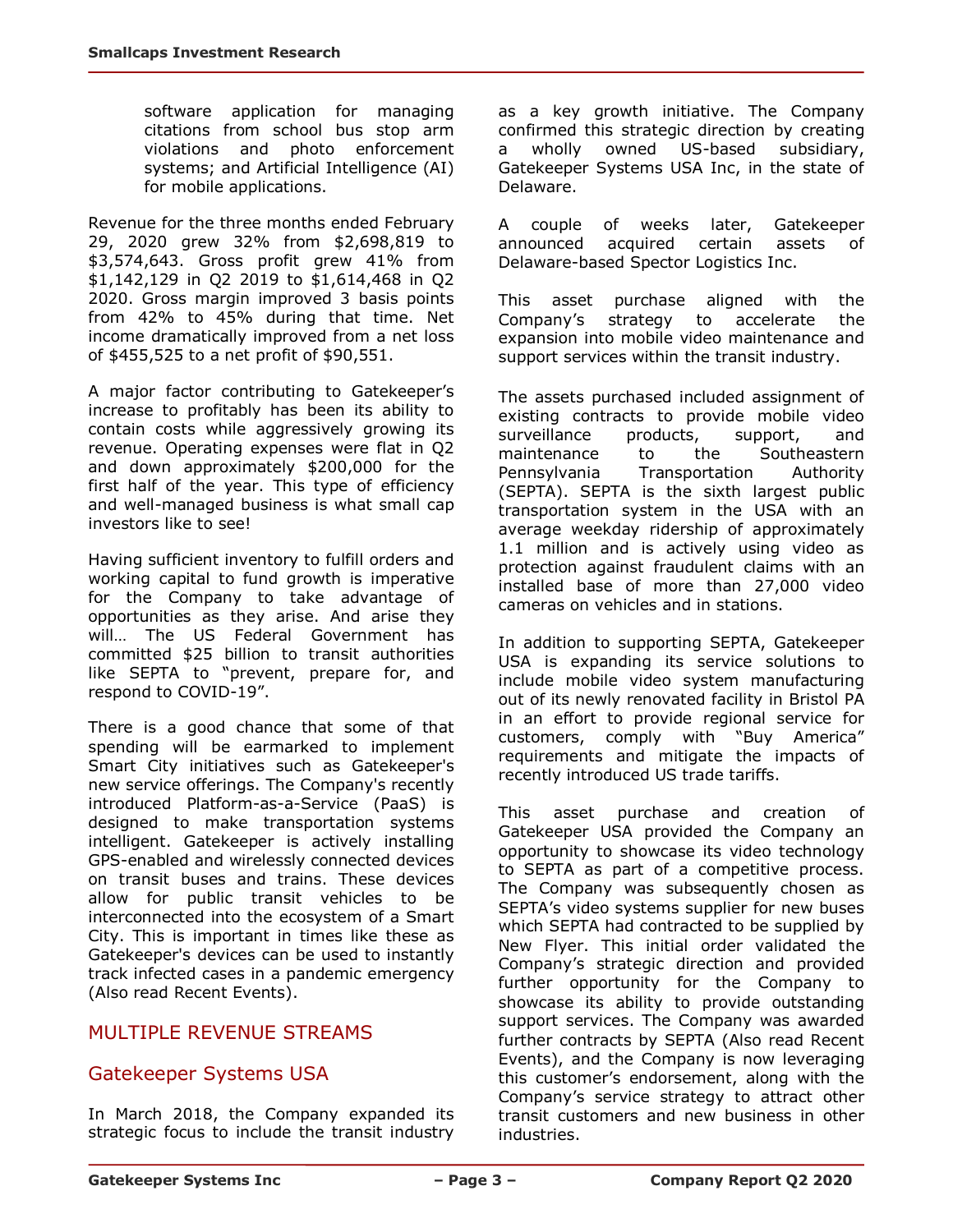Furthermore, the Company is expanding its Gatekeeper USA operations to include manufacturing all video products delivered to customers in the United States for transit, education and first responder markets.

#### Student Safety

It is illegal in every state in the USA and in every Canadian province to pass a school bus while the bus is stopped and the stop arm is engaged.

However, in the United States, The National Association of State Directors of Pupil Transportation Services conducts an annual survey of stop-arm violations. During the 2018-19 school year, 130,963 school buses reported that 95,319 vehicles passed their buses illegally on a single day (nearly one per bus per school day on average) which points to more than 17 million school bus stop-arm violations per year in the United States alone.

And in Canada, the Council of Ministers Responsible for Transportation and Highway Safety released a report stating that 79% of school aged fatalities involving a school bus occur outside the bus, in or near school bus loading zones.

As a result, several states and provinces have recently authorized the use of video and photo evidence for issuing citations as a method to deter this dangerous practice.

Gatekeeper's Stop Arm Camera (Infraction Camera) solution is specifically designed to record and target vehicles that illegally pass a school bus when the stop arm is deployed. The Company's SP-25 high-speed Stop Arm Camera can capture license plate information day or night, up to 4 lanes from a school bus.

Gatekeeper also developed a cloud-based software application named TIM's (Traffic Infraction Management System). Tags of the violators are matched with vehicle owner information and added to the rest of the evidence package recorded by the Student Protector system. Law enforcement officers log into TIMS and approve the violation by insuring all evidence is accurate and that a violation occurred. Tickets are then mailed

and tracked through the TIMS software. Violators are able to connect to TIMS and pay for the tickets online.



**TIMS provides a structured approach to store, process, and track stop arm violations. It is a web based portal that provides functionality for the public who have received a stop arm violation citation/ticket and for internal staff, to document, review and track the status of alleged stop arm infraction.**

Thanks to this state-of-the-art hardware and software, Gatekeeper has received increasing interest from school districts regarding the use of video evidence to help protect school children.

In 2019 for example, the Ontario government passed the Getting Ontario Moving Act which included provisions to protect school children by giving municipalities the tools they need to target drivers who threaten the safety of children crossing roads to their school or home.

Already a few weeks later, Gatekeeper received orders for approximately 100 Student Protector systems from school bus operators contracted by Niagara Student Transportation Services (NSTS). Gatekeeper estimated the value of the orders to be \$250,000, which was the largest deployment of stop-arm cameras announced in Ontario at that time.

In the State of Georgia, the Company has successfully launched five revenue sharing projects. It provides the systems free of charge, but shares the revenue: 50% goes to Gatekeeper, 25% to the school district and 25% to the county. In Georgia, stop-arm violation tickets begin at USD \$300 for the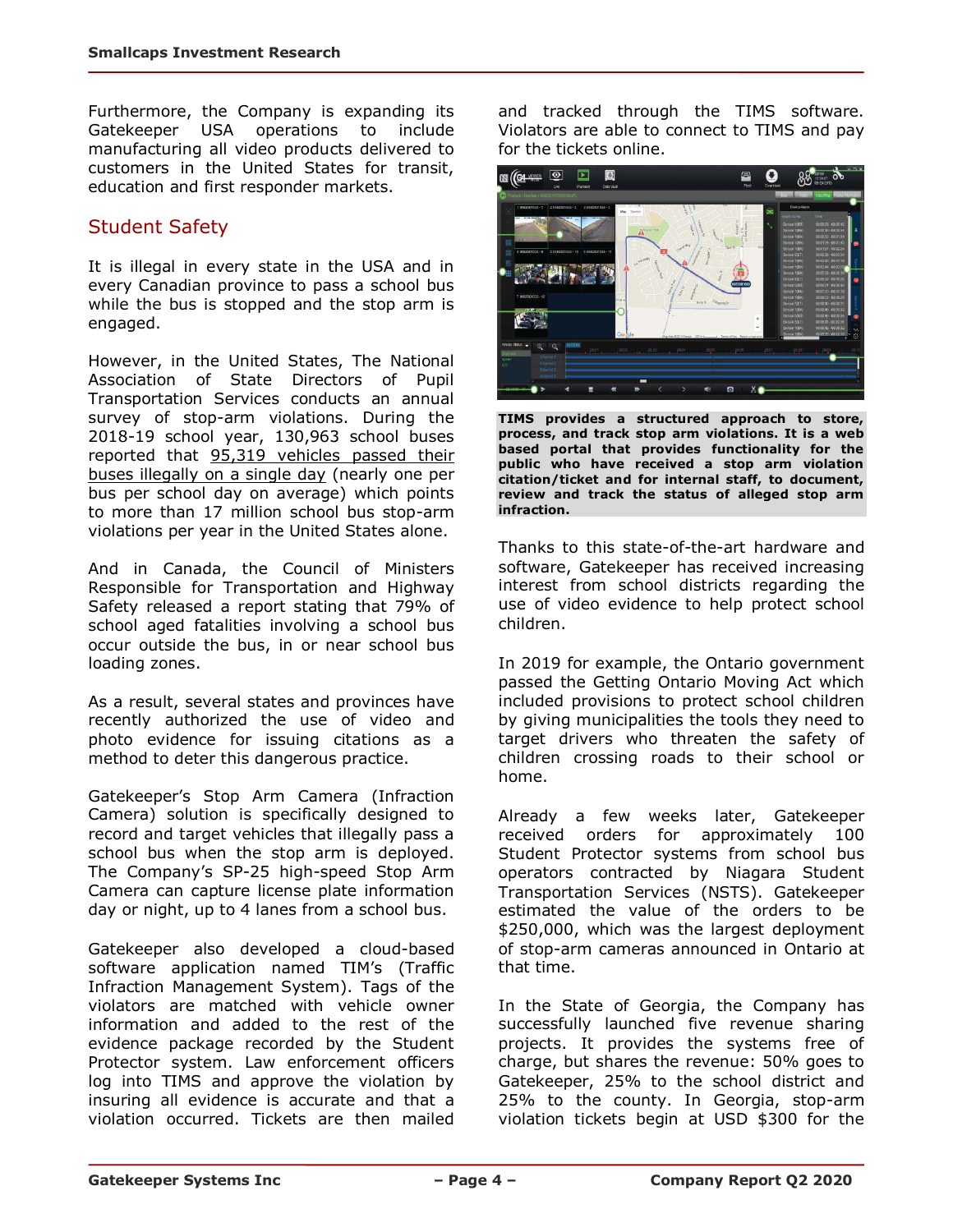first offence; USD \$750 for the second offense; and USD \$1,000 for subsequent offences within a five-year period.

Moreover, Gatekeeper received interest from the United Arab Emirates for its stop arm camera solution. The Company has installed a test system in that region and began streaming live video of stop arm violations from a school bus in Dubai using its enterprise software and Traffic Incident Management system (TIMS) to log school bus stop arm violations. The test system recorded numerous vehicles illegally passing a stopped school bus each day, indicating that stop arm violations are not only a North American problem, and children's safety around school buses is now a growing global concern.

**In an age of ever-increasing focus on the safety of children at school, Gatekeeper technology platforms are used for recording incidents inside and outside school buses and offer valuable peace of mind to parents, administrators and public officials alike.** 

**Gatekeeper has significant experience in supplying cameras for school bus safety. During its operating history the Company has sold over 100,000 cameras that are being used to help protect children while riding to and from school.**

## THE MARKET

According to a report from Markets and Markets, a global information and research provider, the mobile video surveillance market was valued at USD\$1.40 billion in 2017 and is expected to reach USD\$2.32 billion by 2023, at a CAGR of 8.77% between 2017 and 2023.

The increasing demand for remote video surveillance technologies, and systems that offer real-time monitoring and security for first responders, transit vehicles, school buses, and for fleet operators in general is driving the market. The market for the transportation vertical is expected to grow at the highest rate between 2017 and 2023. The demand for security systems in public transport, mass transit systems, ports, and so on is increasing to reduce theft and other criminal activities.

Rising demand for intelligent and scalable mobile video surveillance and cloud-based surveillance and safety solutions, along with growing adoption of IP cameras, are additional factors driving the mobile video surveillance market growth. The demand for scalable, intelligent mobile video surveillance and safety solutions with the ability to connect to multiple applications may be a significant trend that could represent a key differentiator for the Company.

A rapidly growing number of commercial businesses and government organizations are deploying mobile video surveillance systems integrated with GPS to increase fleet safety and security accentuating the growth of the market. World over, the mounting security concern attributed to rising criminal and unsafe activities could be a factor increasing the demand for intelligent mobile video systems in first responder vehicles, transit vehicles, school buses, and commercial fleets.

Continued advances in video management software and analytics, and mobile networks are anticipated to create new applications. Rapid advances in networking infrastructure and technology are expected to provide a robust impetus to the demand for mobile video surveillance systems.

The latest Gatekeeper products provide customers with the ability to use its G4 Incident Management Software with its mobile video recorders, which can have four, eight, sixteen or twenty-four camera systems on a single vehicle. The software provides live, dual-streaming video technology for customers to deal with emergency situations or monitor the health of their assets and cargo from remote locations. G4 software enables a user to share incidents quickly across hundreds of users without having to download software at each desktop.

The Company believes these new niche markets have significant revenue upside to scale with its current revenue model, as well as add new recurring revenue by managing data that its devices collect.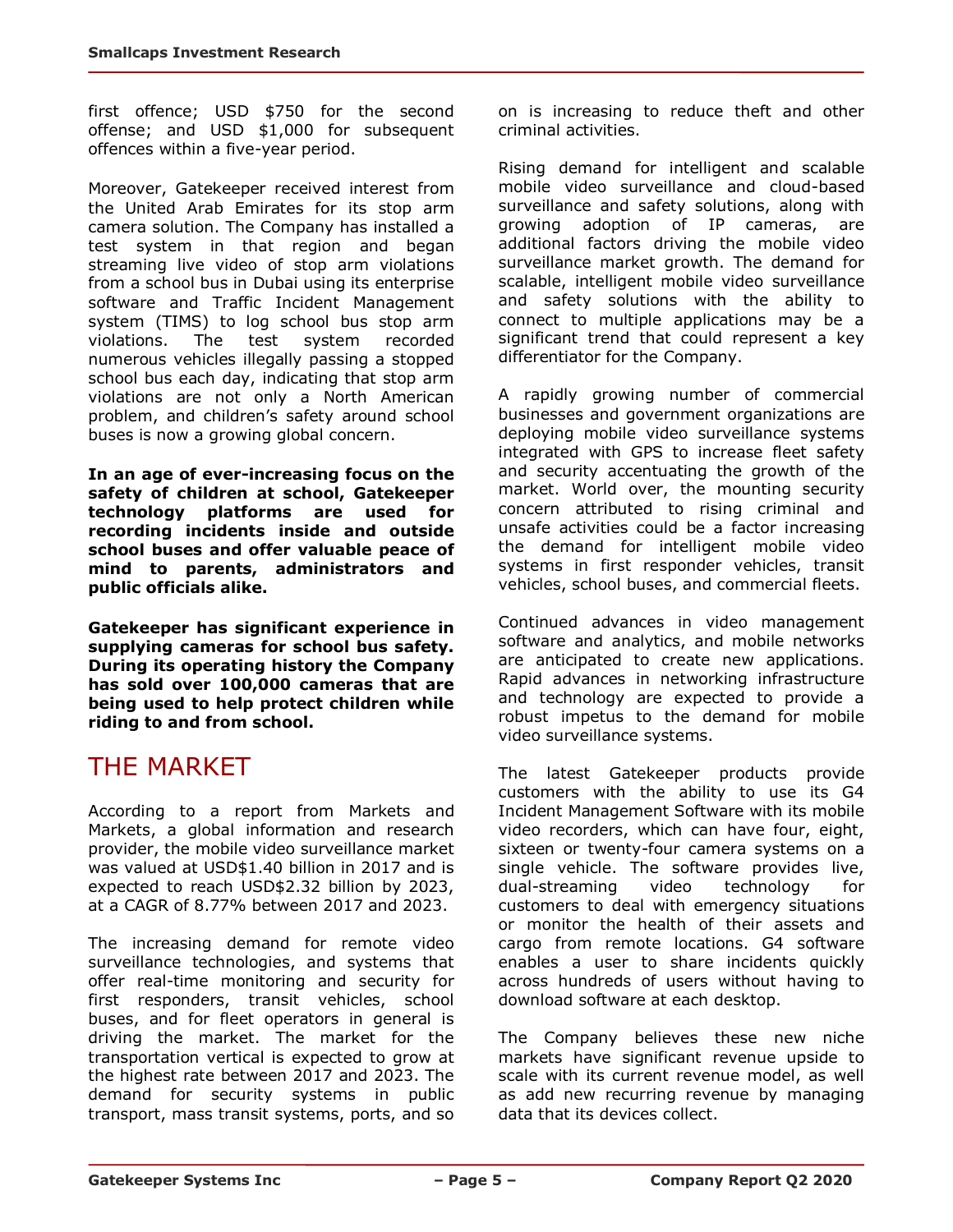## GROWTH DRIVERS

While Gatekeeper is dedicated to offering superior HDDV systems, its future growth and success rests on offering comprehensive management solutions of the data and information that its equipment collects. For example, student tracking, stop arm violations, people counting, bus tracking, facial recognition, and 360 degree warning sensor systems are all areas of future growth for the Company.



**In Mississippi, motorists pay \$750 for a first stop arm violation, and \$1500 for a second offence. With the revenue sharing potential, made possible with Gatekeepers's technology, clients see their cameras quickly paying for themselves.**

The Gatekeeper stop arm camera solution was its first conduit to a recurring revenue model by way of sharing in ticket or citation revenue collected from stop arm violators. In the State of Georgia, the Company launched five projects where 50% of the stop arm citation revenue goes to Gatekeeper, 25% to the school district and 25% to the county.

In the future, Gatekeeper plans to offer customers multiple services including video management, driver analysis and other services that integrate video with operation data that delivers a positive return on investment for transportation companies.

The Company has a team committed to research and development that will harness its capabilities in integrated third-party software and hardware to deliver valuable value-added solutions that meet customer requirements and will drive future growth.

#### Evidence Management for the American Public Transit Industry

A significant growth opportunity lies ahead for Gatekeeper in this area. After all, with approximately 100,000 cameras installed on school and transit buses throughout North America (3,500 customers), the Company currently tracks, stores and processes a tremendous amount of data "within" and "around" public vehicles.

Statistics from the Bureau of Justice and the U.S. Dep't of Transportation make it clear that there's a tremendous need for more video surveillance data:

- $\blacksquare$  The personal injury law industry is worth an estimated \$27 billion annually.
- **D** American cities with large public transportation networks will spend millions annually "settling" public transportation lawsuits – with the huge majority settled out-of-court (although frivolous or fraudulent).
- Over 70,000 bus accidents typically occur in any given year. Causes include driver fatigue, distracted driving, speeding or violating other rules.
- 12,000 injuries annually are experienced by children on school buses.

So, as the need for evidence management grows, Gatekeeper has a product that is not only unique, but of tremendous benefit to private transit operators and local government.

SEPTA command and control room manages all video from its buses, trains and city cameras. Designing a proactive evidence management program they have been able to save approximately \$20M each year in false liability claims. Also, Clovis Unified School District, a Gatekeeper client since 2010, claims they save \$10,000 to \$20,000 in seat repair costs every year by being able to charge vandals thanks to the on-board surveillance system.

Next to the stop arm violations, the video systems could also be used to detect vehicles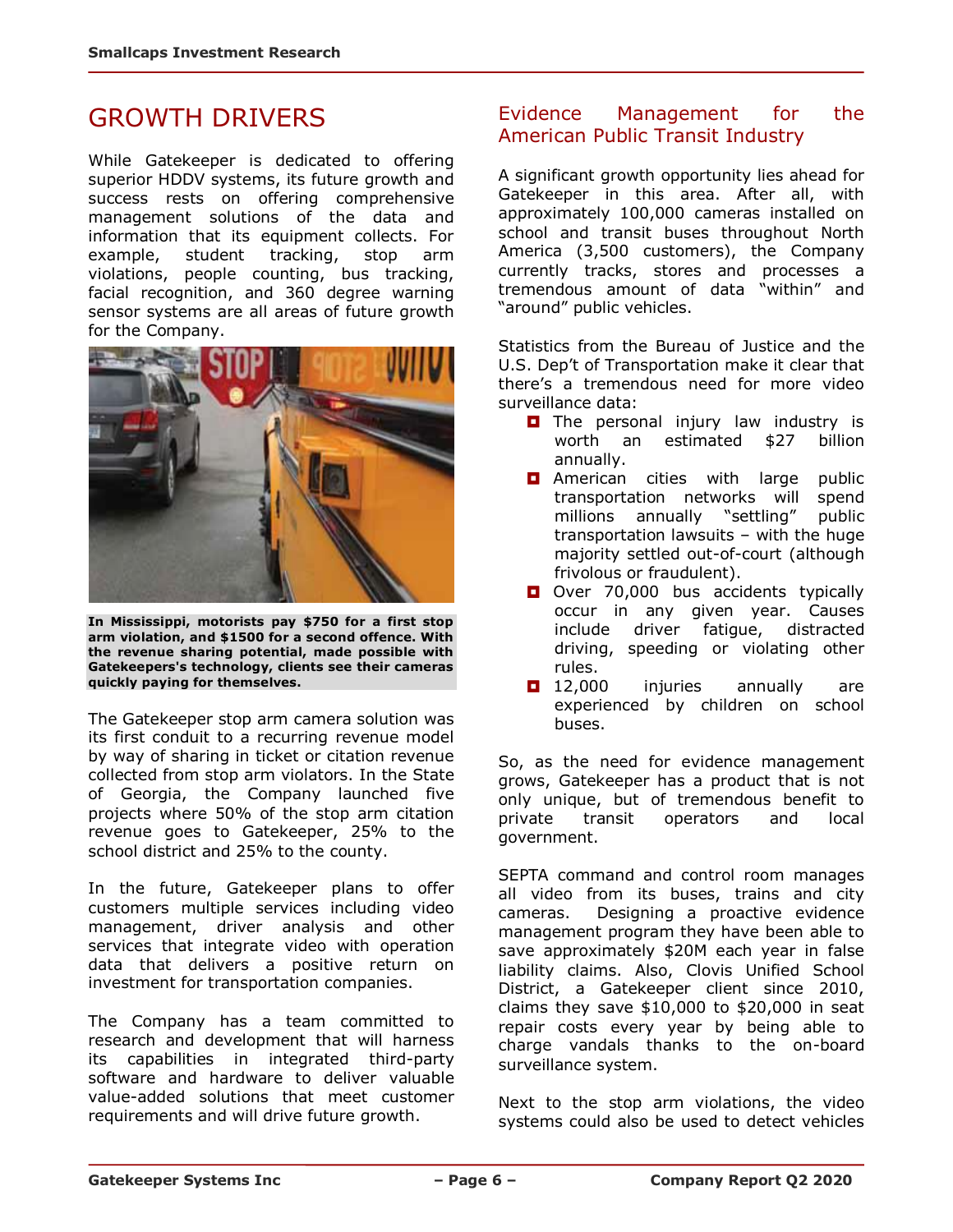that drive in the designated bus lane, or park on a bus stop.

#### Buses for Smart Cities

More and more cities want to become "Smart Cities" and video is one of those elements that is enabling cities to go from simple situational awareness to situational intelligence where one can predict events.

Smart Cities need increased amounts of data for planning, decision-making, and to provide new services. Mass-transit vehicles are everywhere in the city, so using them to provide real-time data for these applications makes sense.

A camera combined with analytics, for example, can detect the movement of vehicles and humans on the roads and provide data on which areas are congested, peak time traffic hours, foot traffic count, vehicular count and even operate and manage traffic control systems.

The same technology can be pivoted for other purposes. Citizens will be able to track parking spots in their area, traffic authorities can forecast traffic congestion, determine the need to close a road, decide to open a oneway street or designate a lane for buses and trolleybuses.

Moreover, the camera data can also be used to offer solutions for smaller problems, such as potholes. Most potholes start as small cracks in a road's surface, which allow water to seep in. In winter, when the water freezes, it expands, widening the crack. If the water repeatedly thaws and refreezes, the hole can grow quickly, especially since the continued passage of vehicles will worsen the damage as they drive over it. Small potholes are a nuisance; big ones can damage cars, and even cause serious and sometimes fatal accidents.

These developing markets present a tremendous opening for Gatekeeper's video equipment systems. This is a unique opportunity that could propel the Company into another category of growth.

## RECENT EVENTS

#### Gatekeeper Set To Profit From Lucrative IoT Market

The Internet of Things, or IoT, is an industry that is seeing very rapid growth. Machine-tomachine communication is enabling inanimate objects to become "smart". This technology has wide-reaching implications as connected devices improve efficiency and accuracy, enable data collection and reduce or eliminate the need for people to perform mundane tasks. Naturally, many small cap companies are out there trying to capitalize on the IoT trend.

Contrary to many others, Gatekeeper is one such company in that sector that can actually execute. Enabling connected devices within an IoT infrastructure is a natural extension to the Company's existing service offerings as it seeks out opportunities to make the world safer for public transit users and school children.



**A smart city is an umbrella of terms used to describe the act of designing a city or an urban development that is more agile and sustainable to support life – in areas cutting across roads, traffic control, sewerage systems, security, health and all other aspects of technology.**

Early March, Gatekeeper announced the introduction of its Platform-as-a-Service business model, designed to enable intelligent transportation systems for Smart City initiatives. GSI has proven out a profitable business model while securing contracts for its wireless live-streaming video surveillance, video analytics, driver monitoring, and incident management solutions. Its PaaS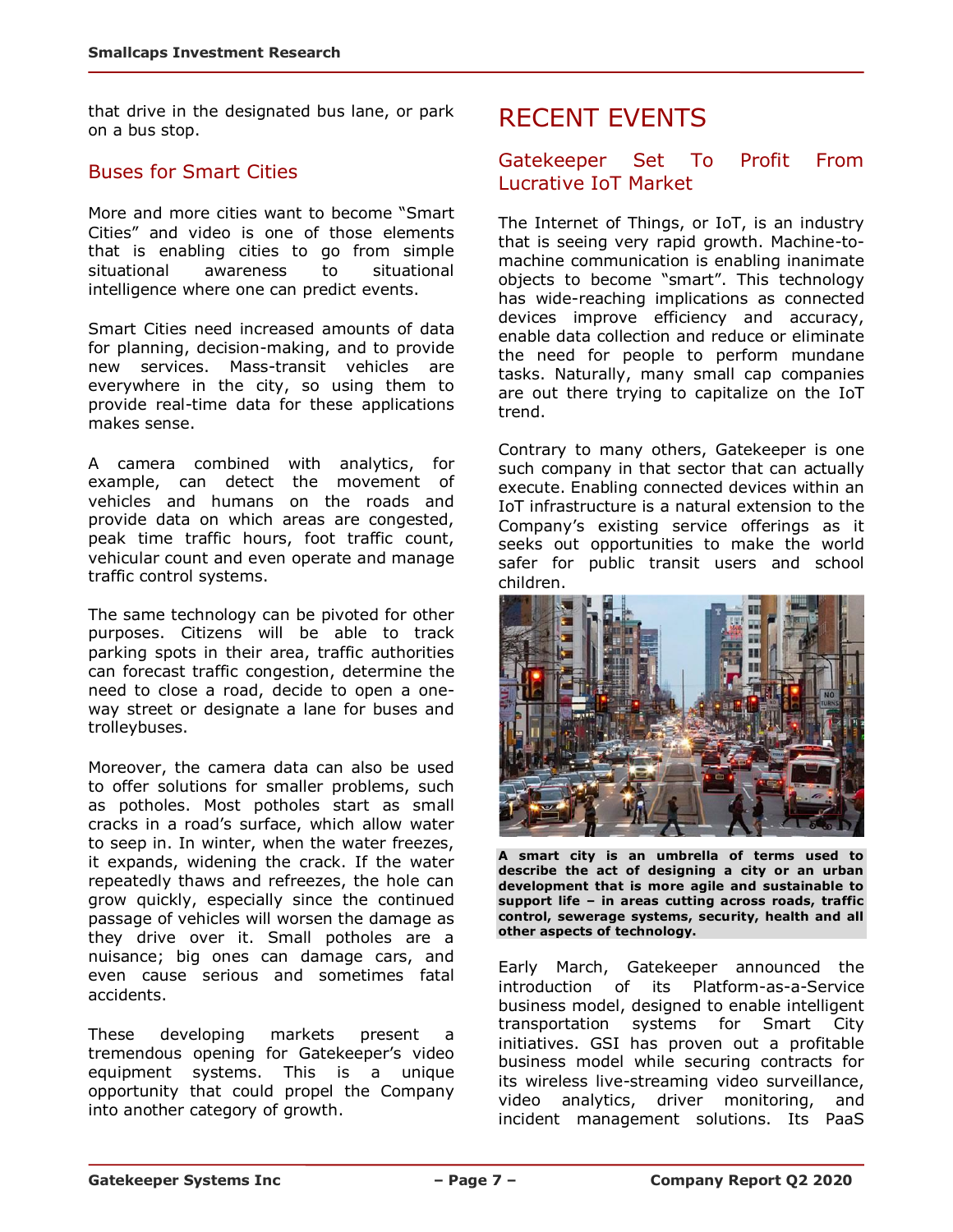platform will leverage the Company's existing business by using the intelligent video devices that are already being installed for its transit authority clients. The devices are GPSenabled and wirelessly connected, allowing for public transit vehicles to be interconnected into the ecosystem of a Smart City.

In addition to efficiency and data tracking, safety is a big selling point for Gatekeeper's services. The Company introduced its Tactical Ready Kit, another example of its Smart City system solutions. The kit is a portable unit which will allow law enforcement personnel to easily obtain real-time access to internal video and audio from a stationary or moving school bus in close proximity. This will help to determine appropriate courses of action during crisis situations. A Florida school district with a fleet of approximately 70 buses will be the first customer to deploy it. The innovative solution includes digital video recorders, interior cameras and video analytics software along with the kit. **It's easy to see how quickly revenues will be able to add up for Gatekeeper, as buses within this fleet will be outfitted with multiple pieces of equipment and contain the PaaS platform**.

Video surveillance and data gathering are seen as two controversial topics in this new connected world we live in. Not everyone is on board with one or either of these developments as privacy is always a concern. However, we think that Gatekeeper's management has positioned itself brilliantly in today's world as a company focused on safety. CEO Doug Dyment made these very concise comments about the Florida bus deal, "School bus safety and passenger protection is our mission. This solution improves safety for both the schoolchildren as well as law enforcement personnel."

Gatekeeper's business is focused on monitoring very public and possibly vulnerable areas such as transit systems and school buses. We think that the surveillance and data gathering the Company makes possible through its services will be seen as substantially positive motivations for doing business in this field. This will reflect well on Gatekeeper's brand and make it possible for the Company to aggressively grow.

#### Video Analytics Software Being Installed On Tennessee School Buses

Late February 2020, Gatekeeper announced that it had completed the installation of a school bus interior video analytics platform on approximately one-half of the fleet of school buses in the Cheatham County School District (CCSD) in Ashland City, Tennessee. The remaining buses are expected to be completed imminently.



**Gatekeeper's Video Analytics software platform allows transit authorities to monitor vehicle assets and manage the increasing volume of video data..**

"Gatekeeper's software is so easy to use, and its zoom feature allows our security officers to identify problems quickly using fewer cameras," commented Jeff Hobbs, Assistant Transportation Director, CCSD. "No matter what happens on a bus, I'm confident I have the video evidence I need to deal with parents. Gatekeeper's support is outstanding."

CCSD has operated Gatekeeper's new G4 video management software for approximately two months, to monitor the interior of their school buses. The G4 software offers advanced video analytics and video clipping, which allows security officers to react faster to complaints and share information efficiently, thereby ensuring a more comfortable environment for children riding on school buses.

## FINANCIALS

Revenue grew 53% from \$4,538,297 to \$6,931,041 for the six months ended February 29, 2020. Gross profit grew 50% from \$2,053,415 in H1 2019 to \$3,082,481 in H1 2020 while gross margin declined 1 basis point from 45% to 44%.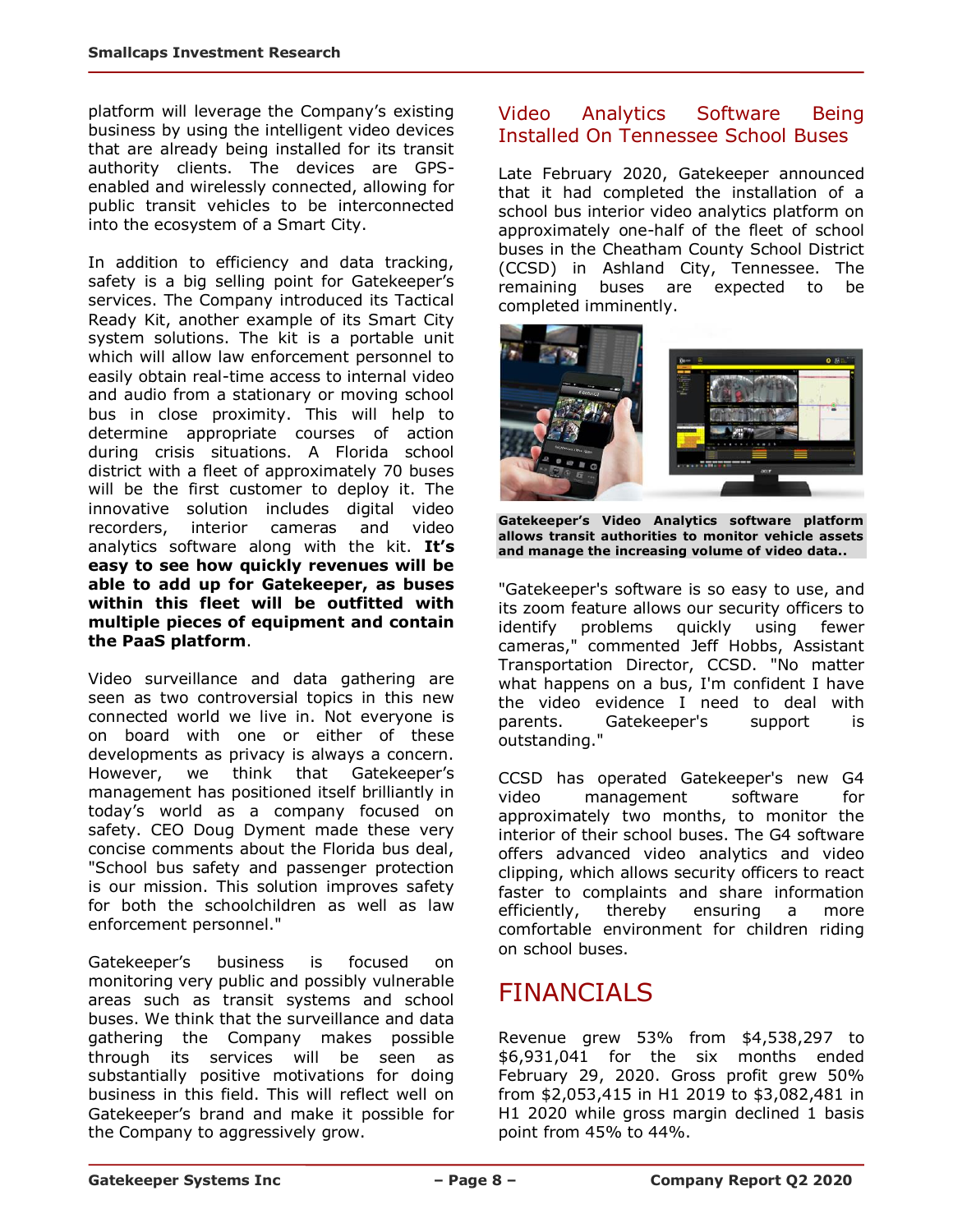Cost of sales for the three and six months ended February 29, 2020 was \$1,960,175 and \$3,848,560, respectively, compared to \$1,556,690 and \$2,484,882 for the same prior year comparable periods, representing an increase in direct costs of 26% and \$55%, respectively.

Tariffs imposed by the US government, effective September 2018, on products manufactured in China was the primary factor increasing product cost and reducing the gross profit margin.

| Amounts in \$000's                                                                                                                  |                | 02/29/20 02/28/19 |  |  |  |
|-------------------------------------------------------------------------------------------------------------------------------------|----------------|-------------------|--|--|--|
| <b>Net Sales</b>                                                                                                                    | 3,575          | 2,699             |  |  |  |
| Cost of Goods Sold                                                                                                                  | 1,960<br>1,557 |                   |  |  |  |
| <b>Gross Profit</b>                                                                                                                 | 1,614          | 1,142             |  |  |  |
| G&A                                                                                                                                 | 588            | 665               |  |  |  |
| Selling & Marketing                                                                                                                 | 592            | 584               |  |  |  |
| <b>Operating Expenses</b>                                                                                                           | 1,552          | 1,566             |  |  |  |
| <b>Net Income (Loss)</b>                                                                                                            | 67             | (456)             |  |  |  |
| Diluted Shares Outs.                                                                                                                | 94,651         | 87,597            |  |  |  |
| Diluted EPS                                                                                                                         | 0.00           | (0.00)            |  |  |  |
| Selected income statement data for the quarters<br>ending February 29, 2020 and February 28, 2019.<br><b>Source: Company Filing</b> |                |                   |  |  |  |

Gross Margin for the three months and six months ended February 29, 2020 was \$1,614,468 and \$3,082,481, respectively, compared to \$1,142,129 and \$2,053,415 for the same prior year comparable periods, representing an increase in gross margin of 41% and 50%, respectively.

Overall operating expenses for the three and six months ended February 29, 2020 was \$1,551,966 and \$3,049,181, respectively, as compared to \$1,565,750 and \$3,230,010 for the same prior year comparable periods representing a decrease in operating expenses of 1% and 6%, respectively. During the current fiscal quarter, management continued to implement its operating cost management plan implemented in Q3 2019 with the goal to be profitable year over year despite pressure on gross margin caused by changes in tariff policies between China and United States.

Net income turned from a net loss of \$1,142,904 to a net profit of \$90,219. Gatekeeper has recorded positive net income in three of the last four quarters with a narrow loss in Q1. **Its net income for those last four quarters combines to be \$856,000**.

#### Balance Sheet as of February 29, 2020

At February 29, 2020, the Company had cash and cash equivalents of \$1,619,950 and working capital of \$6,346,481 which compared to \$2,236,279 and \$5,179,418, respectively at February 28, 2019.The Company has a solid current ratio of 7.09.

| Amounts in \$000's                                                                                 | 02/29/20 | 02/28/19 |  |  |  |
|----------------------------------------------------------------------------------------------------|----------|----------|--|--|--|
| Cash and Cash Eq.                                                                                  | 1,620    | 2,236    |  |  |  |
| Accounts Receivable                                                                                | 2,986    | 1,844    |  |  |  |
| Inventories                                                                                        | 2,107    | 1,046    |  |  |  |
| <b>Total Current Assets</b>                                                                        | 7,388    | 6,176    |  |  |  |
| Property & equipment                                                                               | 623      | 626      |  |  |  |
| <b>Total Assets</b>                                                                                | 8,163    | 6,349    |  |  |  |
|                                                                                                    |          |          |  |  |  |
| <b>Accounts Payable</b>                                                                            | 935      | 898      |  |  |  |
| <b>Total Current Liabilities</b>                                                                   | 1,041    | 997      |  |  |  |
| <b>Total Liabilities</b>                                                                           | 1,105    | 997      |  |  |  |
|                                                                                                    |          |          |  |  |  |
| Total Stockholder Equity                                                                           | 7,058    | 5,953    |  |  |  |
| Selected balance sheet data for February 29, 2020<br>and February 28, 2019. Source: Company Filing |          |          |  |  |  |

Cash provided through operating activities was \$178,804 for the six months ended February 29, 2020, as compared to cash used of \$1,571,989 during the six months ended February 29, 2019. The cash provided is attributable to an increase in profitability and receivables during the current period in comparison to the prior year comparable period.

During the second fiscal quarter, the Company increased inventory levels as a hedge against potential supply chain risks in China relating to the Coronavirus outbreak.

This strategy proved to be successful since most projects scheduled to be shipped during the second quarter were received into inventory. The Company also developed plans to ensure delivery of products required for delivery in its third quarter, including for the \$6.3M SEPTA contract announced October 9th, 2019.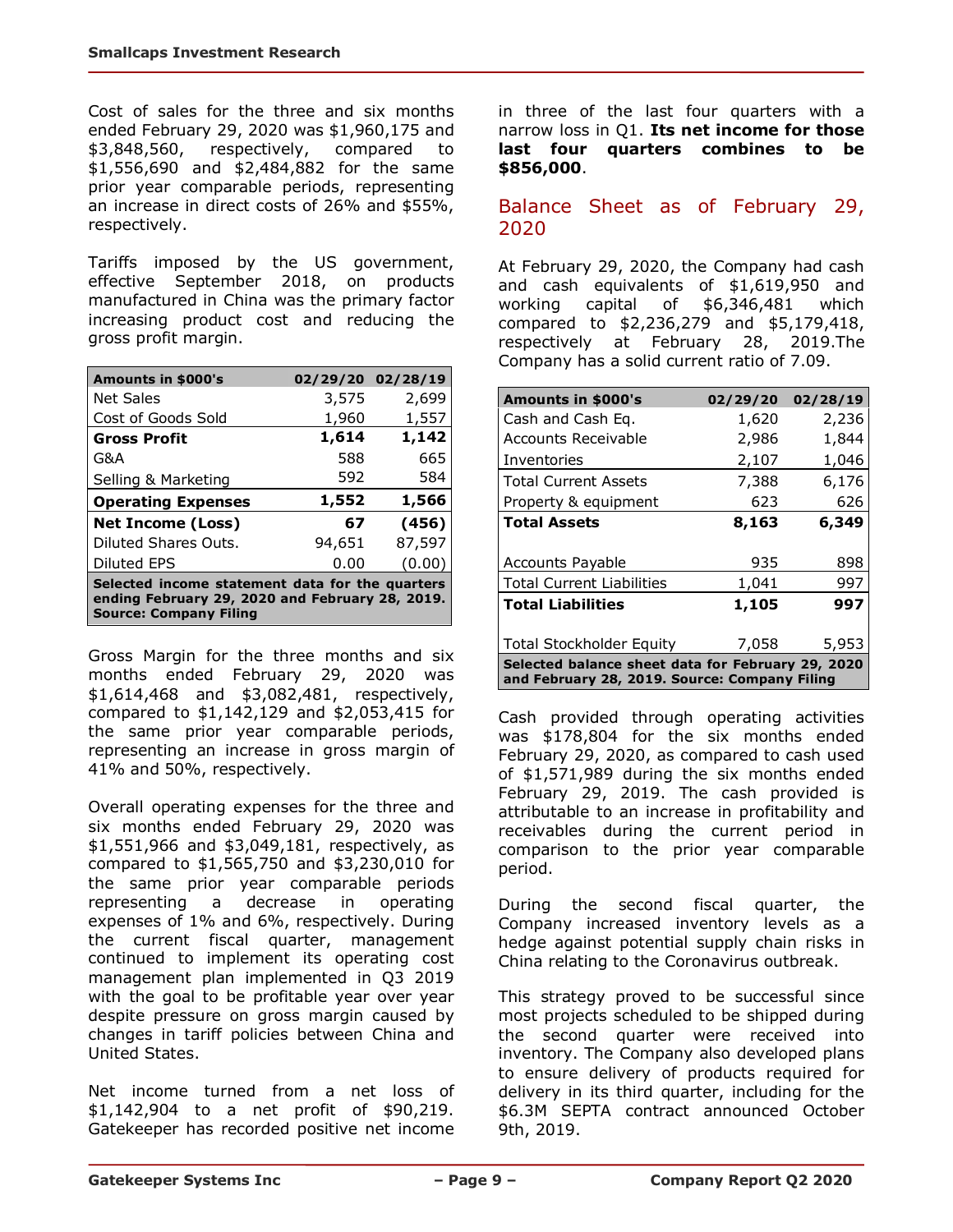## OUTLOOK & VALUATION

Gatekeeper's stock reacted positively to Mr. Dyment's share purchase early May, rising to \$0.20. In fact, the stock has remarkably recovered its entire COVID-19 related loss. On March 20th, the stock dipped to \$0.12 down from \$0.19 two weeks prior. This quick recovery is a feat not many companies have been able to pull off.

Although it shouldn't be a surprise in this case. First, Gatekeeper, in early April, reiterated that its business with the Southeastern Pennsylvania Transportation Authority (SEPTA) - the Company's largest customer - would continue its normal operations. Already back then it was clear that Gatekeeper could come out of the entire COVID-19 situation relatively unscathed, as it could rely on a strong business model, smart planning and exceptional execution.

Also in April, the Company reported record second quarter revenue, gross profit, and net income for the three month period ended February 29, 2020. Revenue grew 32% from \$2,698,819 in Q2 2019 to \$3,574,643 in Q2 2020. Gross profit grew 41% from \$1,142,129 in Q2 2019 to \$1,614,468 in Q2 2020. And net income significantly improved from a net loss of \$455,525 in Q2 2019 to a net profit of \$90,551 in Q2 2020. Gatekeeper has recorded positive net income in three of the last four quarters with a narrow loss in Q1. Its net income for those last four quarters combines to be \$856,000.

On top of that, the outlook for the Company remains outstanding. Gatekeeper's Platform as a Service (PaaS) strategy provides its customers with multiple services from Mobile Artificial Intelligence (MAI™) for smart city applications to end to end high definition video and data management solutions.

This strategy could gain the attention of other transit authorities throughout North America, especially given the fact that they have earned the trust of the 6th largest transit authority in North America. Moreover, even during COVID-19 isolation, Gatekeeper reported that it continued to take orders for the school bus market.

Gatekeeper still only has a market cap of about CAD\$16 million. This level of valuation in the technology space is usually reserved for a highly speculative company with little to no revenue and a weak balance sheet. Gatekeeper however has worked hard to gain a solid financial footing from both an income statement and balance sheet perspective.

All in all, Gatekeeper presents a combination that is hard to find in the small cap investment space: growing financials, a solid balance sheet, a straightforward business plan that is being executed successfully, and a strong management team.

#### Valuation

We value Gatekeeper Systems no longer as a digital video systems company, but as a software company, as a big majority of its revenue is derived from that area.

On average, software companies trade, or are bought out, at approximately 5 times their 12-months trailing revenue. For example, Dialog Semiconductor bought Adesto Technologies Corp. (IOTS) for approximately \$500 million enterprise value. Adesto is a provider of custom integrated circuits (ICs) and embedded systems for the Industrial Internet of Things (IIoT) market. Its 12 months trailing revenue was about \$118 million.

However, we take a very conservative approach, leaving lots of room for upside adjustment and value Gatekeeper at 3 times its 12-months trailing revenue. Based on 87.9 million shares outstanding, the intrinsic value of Gatekeeper's shares derived from that model is \$0.69.

**Consequently, we reinitiate coverage of Gatekeeper Systems with a buy recommendation and a price target of \$0.69, which is 228 above today's stock price.** 

## SHARE DATA

As of February 29, 2020, Gatekeeper had approximately 87.9 million common shares outstanding. In addition, the Company had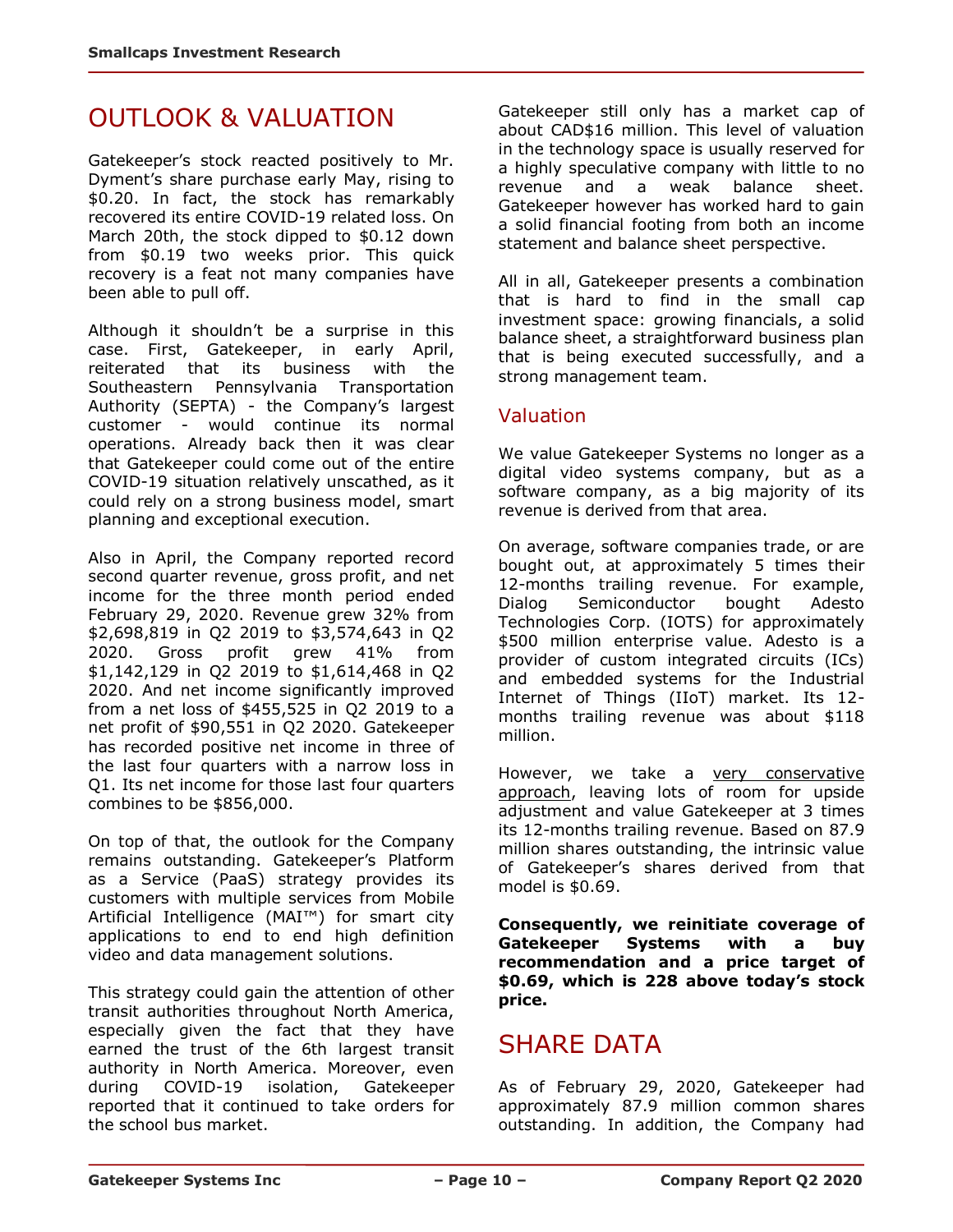about 7.47 million stock options outstanding with a weighted average exercise price of \$0.17. Each stock option entitles its holder to purchase one common share of the Company.

### MANAGEMENT

#### **DOUG DYMENT - PRESIDENT & CEO**

Douglas Dyment, founded Gatekeeper Systems Inc. in 1997, but is recognized as playing a leading role in the video security industry since 1992. At that time, Mr. Dyment developed and sold a school bus video system to Silent Witness Enterprises Ltd. This product led the company into the global security market, where they secured top market space, and generated \$35 to \$40 million in revenue. At Silent Witness Enterprises, Mr. Dyment was a key player on the business development team responsible for the expansion of its security cameras through OEMs with large multi-national companies and security distributors. Mr. Dyment's focus on improving safety in the fleet environment, coupled with his more than 20 years of experience leading sales, business development, operations, and research and development teams, has enabled him to grow Gatekeeper into the foremost provider of digital video security solutions.

#### **KELSEY CHIN - CFO**

Ms. Chin is a Chartered Professional Accountant and has served as Chief Financial Officer of several publicly listed companies. She is intricately familiar with accounting principles and analyzing and preparing financial statements within the industry which the Company operates.

#### **DOUGLAS FRASER - VP PRODUCT MANAGEMENT**

Douglas Fraser was appointed VP Product Management/Programs at Gatekeeper in 2005, and despite a brief absence, has been an integral part of the organization in developing innovative products. He brings with him over 20 years of experience in project and product management, operations, business development, channel management and sales. Mr. Fraser has managed seniorlevel relationships with Fortune 500 companies across the globe. Before rejoining Gatekeeper, he served as the Senior Global Product Manager at Honeywell Inc., where he headed their video system product. While there, he achieved net sales in excess of \$50 million. Mr. Fraser earned his MBA from the Ivey School of Business, University of Western Ontario, and also holds a Masters of Electrical Engineering from the University of Alberta.

#### **JEFF GRUBAN – VP SALES & BUSINESS DEVELOPMENT**

Jeff Gruban's professional career has been in the telecommunications industry with senior roles in sales and business development. He was formerly Director of Canadian Sales for PCT International, and held senior sales roles at TVC Canada (formerly Comsource Inc.).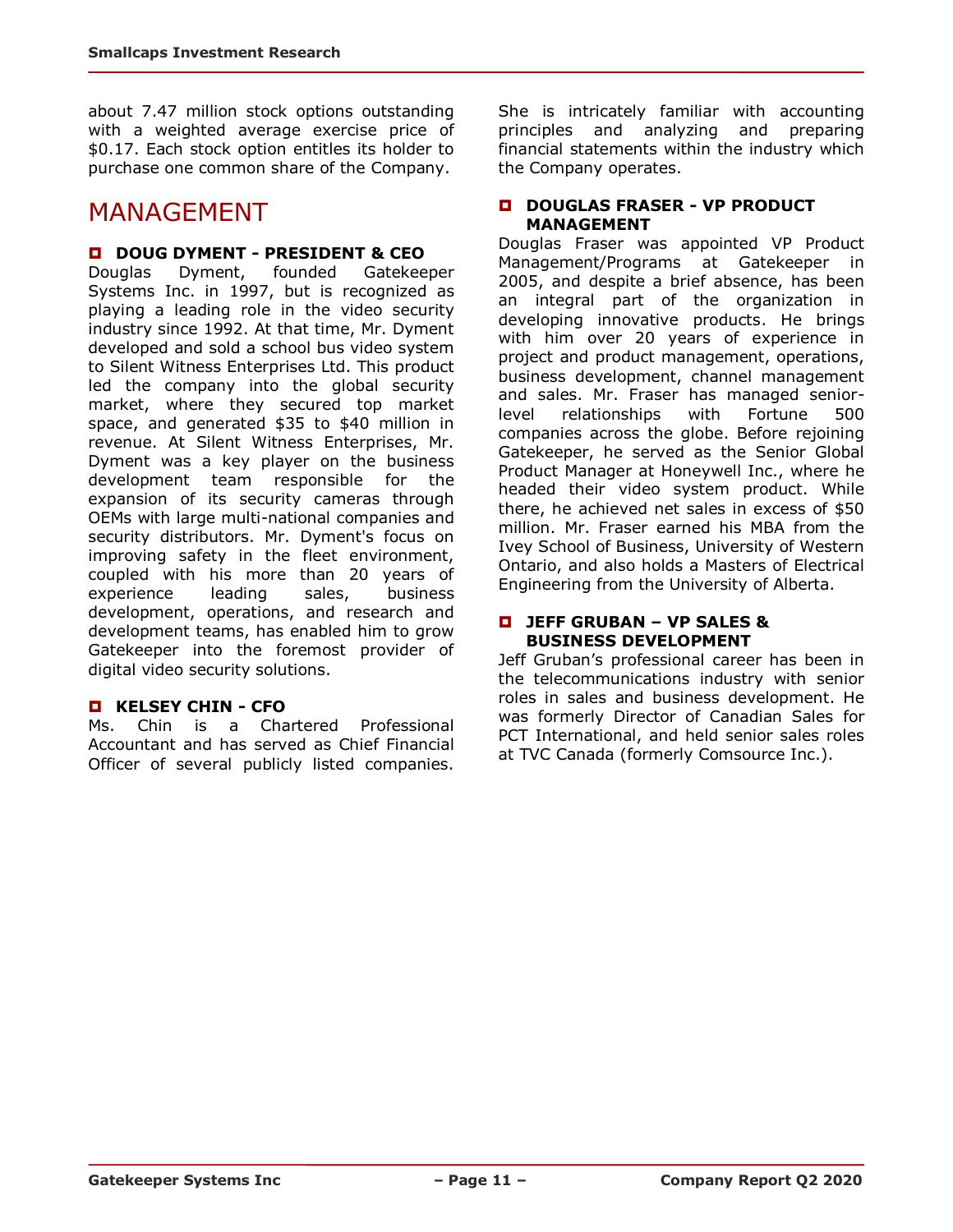## ANNUAL INCOME STATEMENT FY 2017 – 6M 2020

|                                |                                               |          | All numbers in thousands |         |         |
|--------------------------------|-----------------------------------------------|----------|--------------------------|---------|---------|
| <b>PERIOD ENDING</b>           |                                               | FY 2017  | <b>FY 2018</b>           | FY 2019 | 6M 2020 |
| <b>Total Revenue</b>           |                                               | 7,605    | 7,851                    | 13,726  | 6,931   |
| Cost of Sales                  |                                               | 3,753    | 3,662                    | 7,622   | 3,849   |
| <b>Gross Profit</b>            |                                               | 3,852    | 4,189                    | 6,104   | 3,082   |
|                                | <b>Operating Expenses</b>                     |          |                          |         |         |
|                                | General and Administrative                    | 1,534    | 2,136                    | 2,642   | 1,191   |
|                                | Selling and Marketing                         | 1,628    | 2,334                    | 2,493   | 1,132   |
|                                | R&D                                           | 787      | 1,114                    | 1,349   | 727     |
|                                | <b>Total Operating Expenses</b>               | 3,949    | 5,584                    | 6,483   | 3,049   |
| <b>Operating Income (Loss)</b> |                                               | (98)     | (1, 395)                 | (379)   | 33      |
|                                | Income from Continuing Operations             |          |                          |         |         |
|                                | Interest Income (Expense)                     | 13       | 32                       | 42      | 17      |
|                                | Foreign Exchange                              | (162)    | 132                      | 67      | (12)    |
| <b>Net Income (Loss)</b>       |                                               | (332)    | (1, 323)                 | (295)   | 52      |
|                                | Foreign Currency Translation Differences      |          |                          | 9       | 39      |
|                                | <b>Net Income Applicable To Common Shares</b> | \$ (332) | \$(1,323)                | \$(286) | \$90    |

**Annual Income Statement FY 2017 – 6M 2020. Source: Company Filings**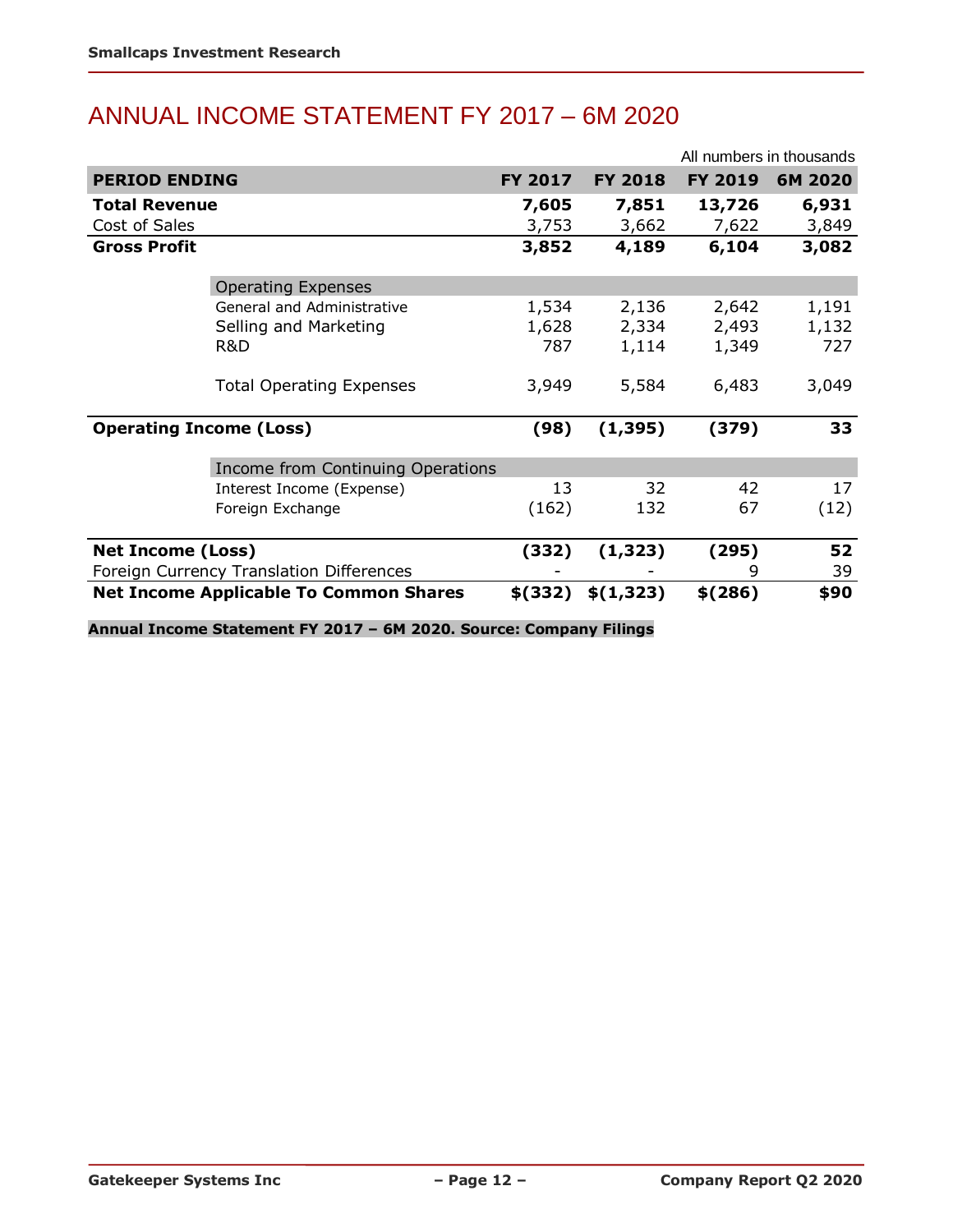# GATEKEEPER

CA: GSI US: GKPRF GER: 1GK

#### Company Headquarters

31127 Wheel Avenue, Suite 301 Abbotsford, BC V2T 6H1 Canada

#### Company Contact Information

Douglas Dyment, President & CEO Phone: +1 604-864-6187

#### About Smallcaps Investment Research

We're proud that Smallcaps Investment Research is recognized as one of the most trusted online sources on U.S. and Canadian small cap stocks. We've earned that trust because we only highlight stable, ethical companies to our visitors and newsletter subscribers. We focus on fundamentally undervalued companies with a market cap below \$100 million, and we have a special interest in stocks with a high potential, innovative product or service. Read our [About](http://smallcaps.us/about) for more information.

This Company Report is prepared and distributed by Smallcaps Investment Research.

Contact: [editor@smallcaps.us](mailto:editor@smallcaps.us)